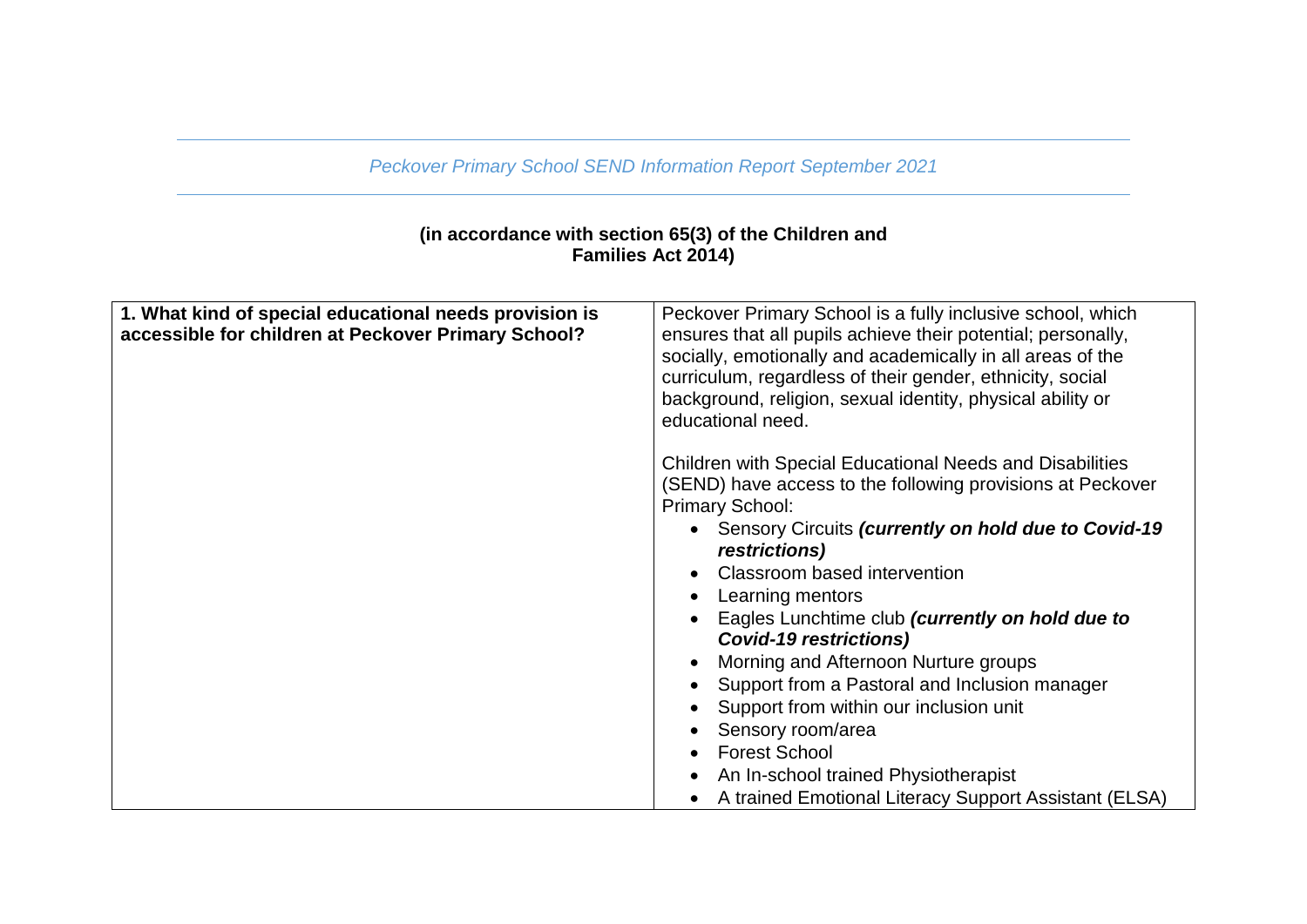| 2. How do we identify children who may have an SEND<br>need? | If a member of staff identifies a pupil whose individual needs<br>are not met by the normal differentiated programme of study,<br>and is consequently not making expected progress, then the<br>class teacher will inform the SENDCo and an 'Assess Plan Do<br>Review' (APDR) document will be implemented. This document<br>outlines clear, individualised, measurable targets for the pupil<br>to meet. A range of interventions, provisions and strategies will<br>be put in place to help the pupil meet their target. The targets<br>and the impact of provision will be monitored closely and<br>reviewed regularly by the class teacher. If the pupil meets their<br>target then a new target will be set. If the child does not meet a<br>target then that target will broken down further to support the<br>child and show measurable steps of progress. If the pupil<br>progresses well and the situation improves then no further<br>action is needed. The SENDCo is informed at all stages and is<br>aware of the progress the pupil is making. If the pupil continues<br>to be unable to meet their individualised targets despite a range<br>of provisions implemented then it will be decided whether it is<br>appropriate to further monitor the student, whether further<br>interventions need to be put in place, or if additional support |
|--------------------------------------------------------------|--------------------------------------------------------------------------------------------------------------------------------------------------------------------------------------------------------------------------------------------------------------------------------------------------------------------------------------------------------------------------------------------------------------------------------------------------------------------------------------------------------------------------------------------------------------------------------------------------------------------------------------------------------------------------------------------------------------------------------------------------------------------------------------------------------------------------------------------------------------------------------------------------------------------------------------------------------------------------------------------------------------------------------------------------------------------------------------------------------------------------------------------------------------------------------------------------------------------------------------------------------------------------------------------------------------------------------------------------------------|
|                                                              | should be sought from external agencies.                                                                                                                                                                                                                                                                                                                                                                                                                                                                                                                                                                                                                                                                                                                                                                                                                                                                                                                                                                                                                                                                                                                                                                                                                                                                                                                     |
|                                                              | On-going assessments are completed throughout your child's<br>time at school. These include:<br>Baseline assessment carried out in September as<br>children enter our Early Years Foundation Stage<br>(EYFS). Baseline assessments are also carried out on<br>all children as they enter their new year group in<br>September.<br>Detailed assessments carried out three times per year in<br>Reading, Writing and Mathematics.                                                                                                                                                                                                                                                                                                                                                                                                                                                                                                                                                                                                                                                                                                                                                                                                                                                                                                                              |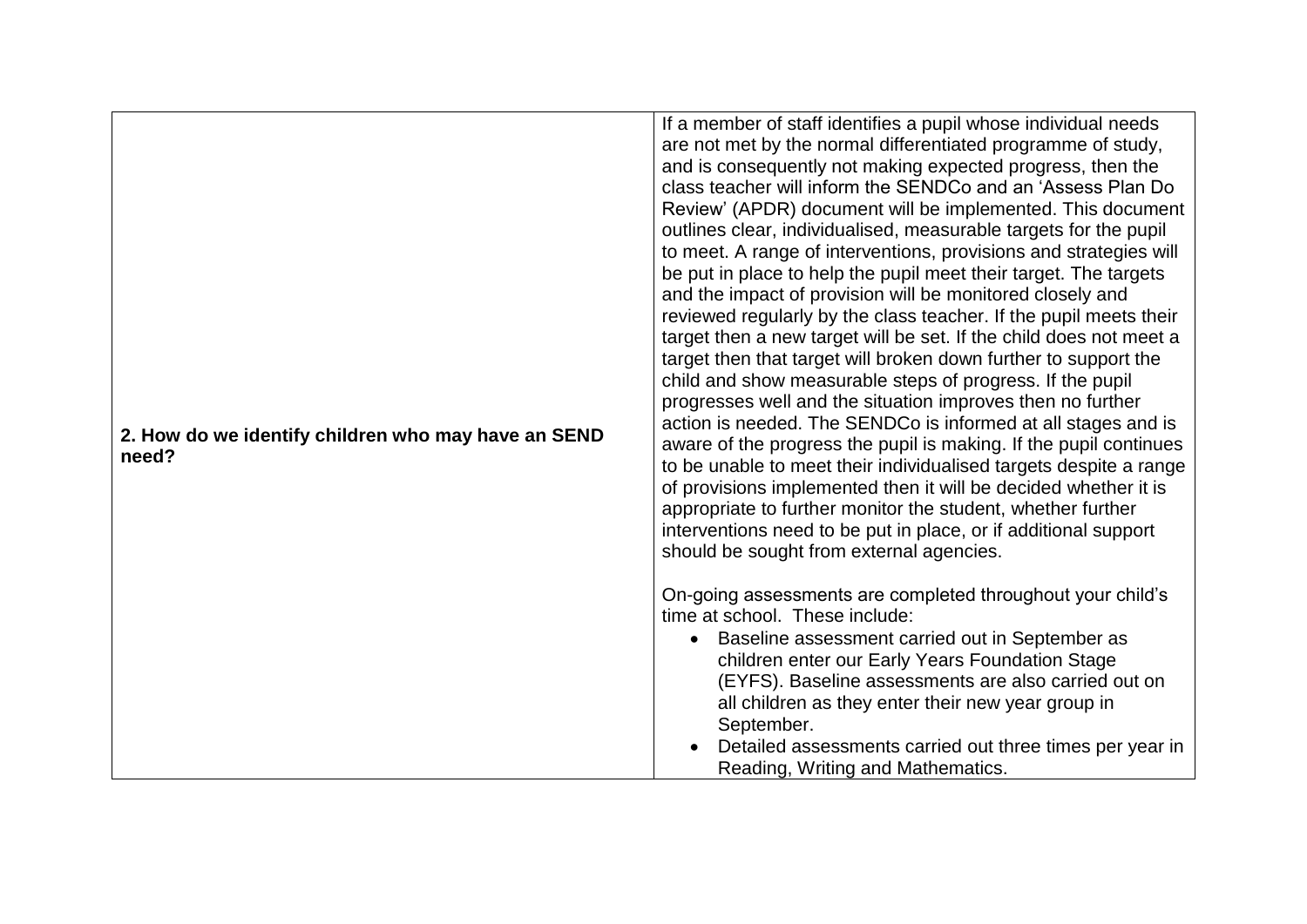| Children with SEND are closely monitored in their<br>progress of phonic sounds and High Frequency Words<br>(HFW) in Key Stage One. Children with SEND in Key<br>Stage Two are closely monitored in their progress<br>through the use of Pixl assessments.<br>Pupil progress meetings are held after every data point<br>from which we track and identify children who are not<br>making expected national progress. Discussions will be<br>held of what needs to be done in order to support each<br>child who are not making expected progress.<br>Interventions/support programmes are then<br>implemented and monitored to ensure that the child<br>makes accelerated progress.<br>Additional information may also be collated through the<br>following means:<br>• Referrals from outside agencies<br>Parents<br>Observations<br>Liaisons from outside agencies such as Educational<br>Psychologists, the Specialist Teaching Team or Speech<br>and Language Therapists. |
|------------------------------------------------------------------------------------------------------------------------------------------------------------------------------------------------------------------------------------------------------------------------------------------------------------------------------------------------------------------------------------------------------------------------------------------------------------------------------------------------------------------------------------------------------------------------------------------------------------------------------------------------------------------------------------------------------------------------------------------------------------------------------------------------------------------------------------------------------------------------------------------------------------------------------------------------------------------------------|
| Should you believe your child has SEND then you should<br>contact the SENDCo (details in section 4) who will be able to<br>undertake investigations, observations and appropriate<br>assessments to see if they meet national SEND criteria.                                                                                                                                                                                                                                                                                                                                                                                                                                                                                                                                                                                                                                                                                                                                 |
|                                                                                                                                                                                                                                                                                                                                                                                                                                                                                                                                                                                                                                                                                                                                                                                                                                                                                                                                                                              |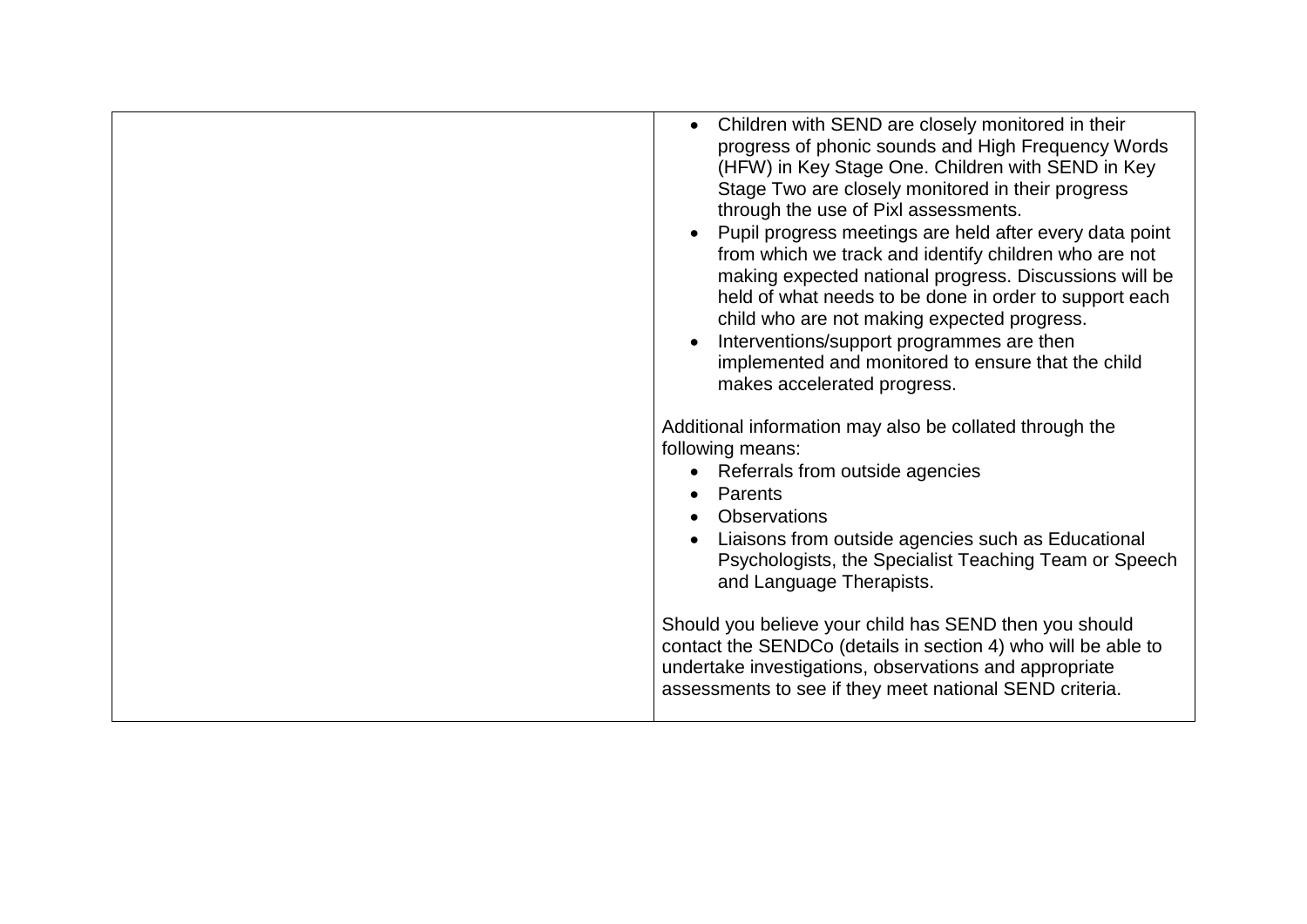| 3. What provision is made for children with SEND; with and                                            | All pupils regardless of need are set targets. Strategies are put                                                                                                                                                                                                                                                                                                                                                                                                                                                                                             |
|-------------------------------------------------------------------------------------------------------|---------------------------------------------------------------------------------------------------------------------------------------------------------------------------------------------------------------------------------------------------------------------------------------------------------------------------------------------------------------------------------------------------------------------------------------------------------------------------------------------------------------------------------------------------------------|
| without an Education Health and Care Plan (EHCP).-in                                                  | in place to support those who are not achieving as expected.                                                                                                                                                                                                                                                                                                                                                                                                                                                                                                  |
| respect of:                                                                                           | Those children identified as benefiting from intervention/support                                                                                                                                                                                                                                                                                                                                                                                                                                                                                             |
| a) How is the intervention/support monitored as to its                                                | are monitored against the progress they are making, This is                                                                                                                                                                                                                                                                                                                                                                                                                                                                                                   |
| effectiveness?                                                                                        | normally at pupil progress meetings.                                                                                                                                                                                                                                                                                                                                                                                                                                                                                                                          |
| b) What are the Academy's arrangements for assessing<br>and reviewing progress of children with SEND? | Those children identified as benefiting from intervention/support<br>are monitored<br>against the progress they are making at pupil progress<br>meetings and working records are kept to track ongoing<br>achievements and progress, including 'Learning Journeys'.<br>Children's progress can also be assessed and reviewed if they<br>have an APDR in place. These are reviewed every 6 weeks.<br>MAPP assessments are being introduced which is a way of<br>assessing the progress of children with an EHCP against the<br>targets outlined on their plan. |
| c) What is Peckover's approach to teaching children with<br><b>SEND?</b>                              | We are a fully inclusive school, which ensures that all pupils<br>achieve to their full<br>Potential. This may be through differentiation and scaffolding<br>so that children with SEND are able to work independently,<br>opportunities to work in small group or through 1:1<br>support from Teaching Assistants and/or class teachers.<br>Depending on the children's need, a bespoke timetable may be<br>implemented to ensure the child is happy, safe and successful.                                                                                   |
| d) How does the school adapt the curriculum and learning                                              | The curriculum and teaching sequences are adapted to meet                                                                                                                                                                                                                                                                                                                                                                                                                                                                                                     |
| environment for children with SEND?                                                                   | the needs of the                                                                                                                                                                                                                                                                                                                                                                                                                                                                                                                                              |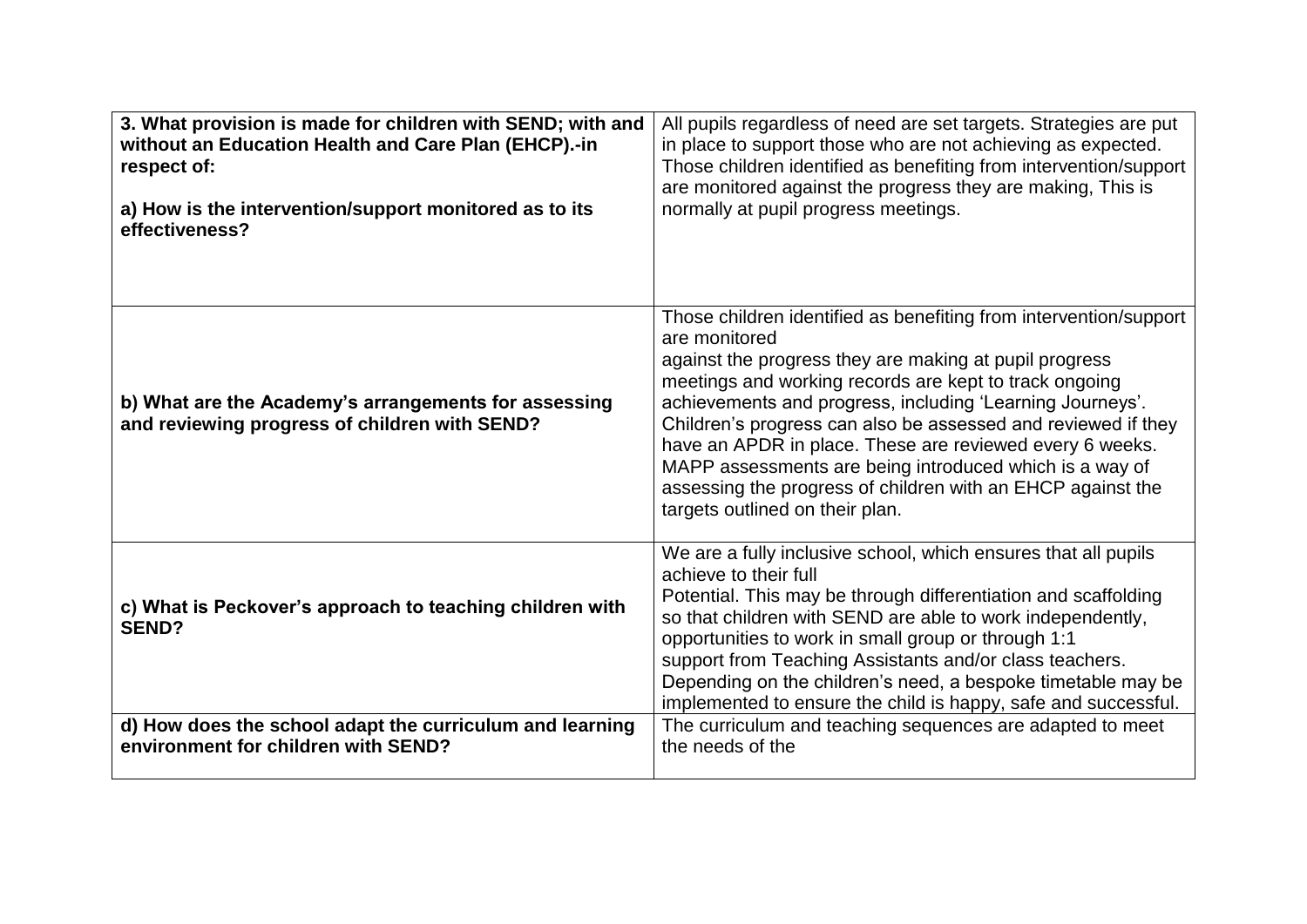|                                                                                                        | Individual child. The school takes all reasonable steps to<br>modify and adapt the learning environment to meet the<br>individual needs of children to ensure they are successful.                                                                                                                                                                                                                                                                                         |
|--------------------------------------------------------------------------------------------------------|----------------------------------------------------------------------------------------------------------------------------------------------------------------------------------------------------------------------------------------------------------------------------------------------------------------------------------------------------------------------------------------------------------------------------------------------------------------------------|
| e) What additional support is available for children with<br><b>SEND?</b>                              | Peckover provides various interventions/support that meet the<br>individual academic, social, behavioural and speech and<br>language needs of the children. Children who may require<br>higher levels of support have access to appropriately trained<br>support staff both within school and from Outside Agencies.<br>Pupils with Education, Health and Care Plans (EHCP) are<br>supported in class and around school according to the<br>requirements of the Plan.      |
|                                                                                                        | Please note that due to the current Covid-19 pandemic,<br>outside professionals will be making limited visits into<br>school. Support from the Speech and Language Therapist<br>is continuing to be held virtually for the foreseeable future.<br>However, please be reassured that staff members, parents<br>and children will still be fully supported by these agencies<br>but through a virtual environment.                                                           |
| f) What support is available for ensuring the emotional and<br>social development of pupils with SEND? | Children have weekly access to PSHE lessons following our<br>'Jigsaw' programme. This is overseen by our PSHE<br>coordinator, Miss Bligh. In addition, nurture activities are<br>available through the Pastoral and Inclusion manager and staff<br>members who run Morning or Afternoon Nurture groups. The<br>Nurture Unit has an 'open door' policy so children are free to<br>come and talk to a member of the pastoral team whenever they<br>like using a 'nest' pass. |
| 4. Who is the named SEND contact?                                                                      | <b>Charlotte Salter</b><br>Peckover Primary School,<br>Leverington Road,<br>Wisbech,                                                                                                                                                                                                                                                                                                                                                                                       |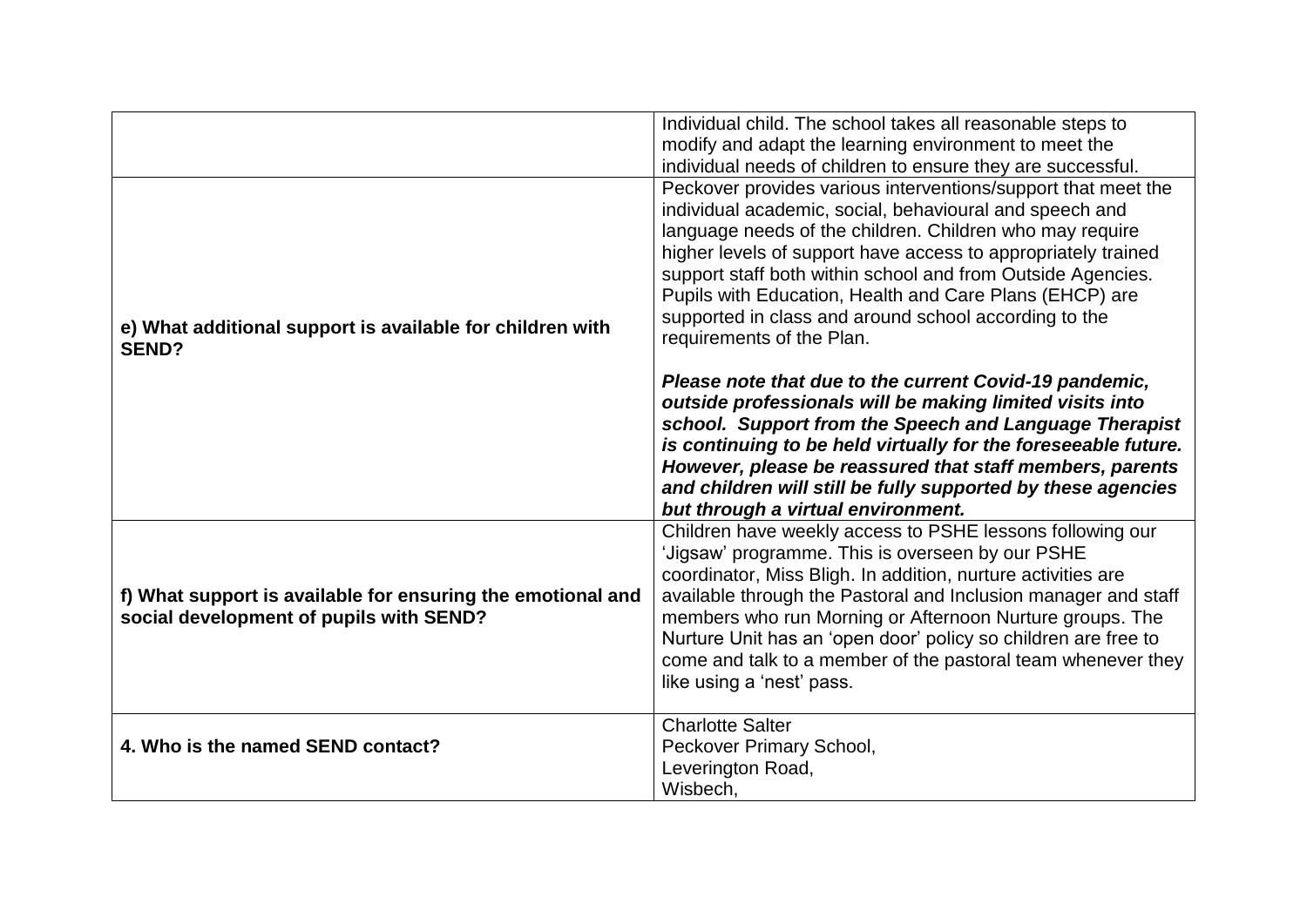|                                                          | Cambs,                                                               |
|----------------------------------------------------------|----------------------------------------------------------------------|
|                                                          |                                                                      |
|                                                          | <b>PE13 1PJ</b>                                                      |
|                                                          |                                                                      |
|                                                          | Tel: 01945 584741                                                    |
|                                                          | Email: csalter@peckoverprimary.org                                   |
|                                                          | Children with SEND at Peckover Primary School, have access           |
|                                                          | to the following support and provision in school:                    |
|                                                          | Classroom based interventions                                        |
|                                                          | Sensory Circuits (currently on hold due to Covid-19<br>restrictions) |
|                                                          | Support from a member of the Pastoral team.                          |
|                                                          | An In-school trained Physiotherapist                                 |
|                                                          | Eagles lunchtime club (currently on hold due to                      |
|                                                          | <b>Covid-19 restrictions)</b>                                        |
|                                                          | Morning and Afternoon Nurture groups                                 |
|                                                          | Support from a trained Emotional Literacy Support                    |
| 5. What specific expertise is available to children with | <b>Assistant (ELSA)</b>                                              |
| <b>SEND?</b>                                             | <b>Forest School</b>                                                 |
|                                                          | Sensory Room/area                                                    |
|                                                          | All staff delivering interventions are appropriately                 |
|                                                          | trained.                                                             |
|                                                          | Support within our Inclusion Unit which is a safe calm               |
|                                                          | space for children with SEND to use.                                 |
|                                                          | Children with SEND at Peckover Primary School have access            |
|                                                          | to the following Outside Agencies by a referral process:             |
|                                                          | <b>Educational Psychologist (SEND Services)</b>                      |
|                                                          | <b>Specialist Teaching Team (SEND Services)</b>                      |
|                                                          | Speech and Language Therapist                                        |
|                                                          | Physiotherapist                                                      |
|                                                          | <b>Occupational Therapist</b>                                        |
|                                                          | Family worker support<br>$\bullet$                                   |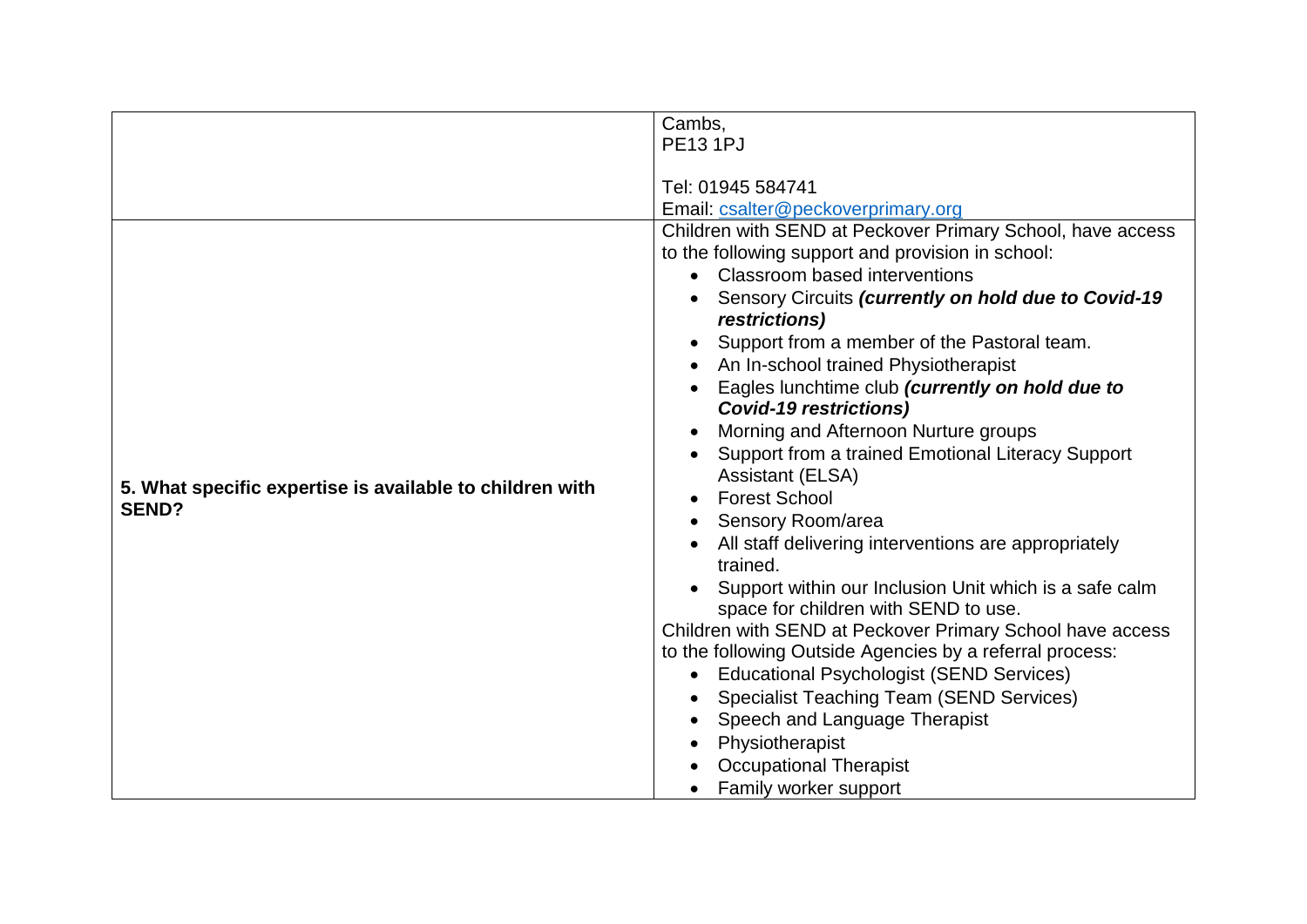|                                                                                               | Child and Adolescent Mental Health (CAMH) support<br><b>Community Paediatrician</b><br>Support from the School Nursing Duty Desk<br>Please note that due to the current Covid-19 restrictions,<br>outside agencies will be making limited face to face visits<br>in school until further notice. Please be reassured that<br>their support will still happen but through a virtual way.                                                                                                                                                                                                                                                                                                                         |
|-----------------------------------------------------------------------------------------------|-----------------------------------------------------------------------------------------------------------------------------------------------------------------------------------------------------------------------------------------------------------------------------------------------------------------------------------------------------------------------------------------------------------------------------------------------------------------------------------------------------------------------------------------------------------------------------------------------------------------------------------------------------------------------------------------------------------------|
| 6. What specialist equipment and facilities are there for<br>children with SEND?              | Resources are purchased to meet the needs of individual<br>children as appropriate, such as; sensory chews, sensory<br>bracelets, fiddle toys, sensory cushions, ear defenders and<br>weighted blankets and shoulder wraps.<br>A disabled toilet is available in school with censored taps<br>accessible also.<br>Specialist IT equipment can be requested at Annual Reviews<br>for children who have an EHCP in place.<br>Areas of the school are highlighted with high visibility paint to<br>support children with a Visual Impairment.                                                                                                                                                                      |
| 7. What arrangements are there for consulting and<br>involving parents of children with SEND? | Parents are actively encouraged to be partners in their child's<br>education through; termly 'Parents Evening' meetings between<br>parents, teacher and pupil to discuss progress in school. Staff<br>at Peckover will share and review APDRs with parents. Staff at<br>Peckover will consult and inform parents of children with SEND<br>by telephone contact, home/school diaries, emails, progress<br>reviews and yearly written reports.<br>If there is an open Early Help Assessment (EHA) for the family<br>then 6 weekly Team Around the Family (TAF) meetings will be<br>held at school. Parents will be invited to every TAF meeting as<br>well as the class teacher and any outside agencies that are |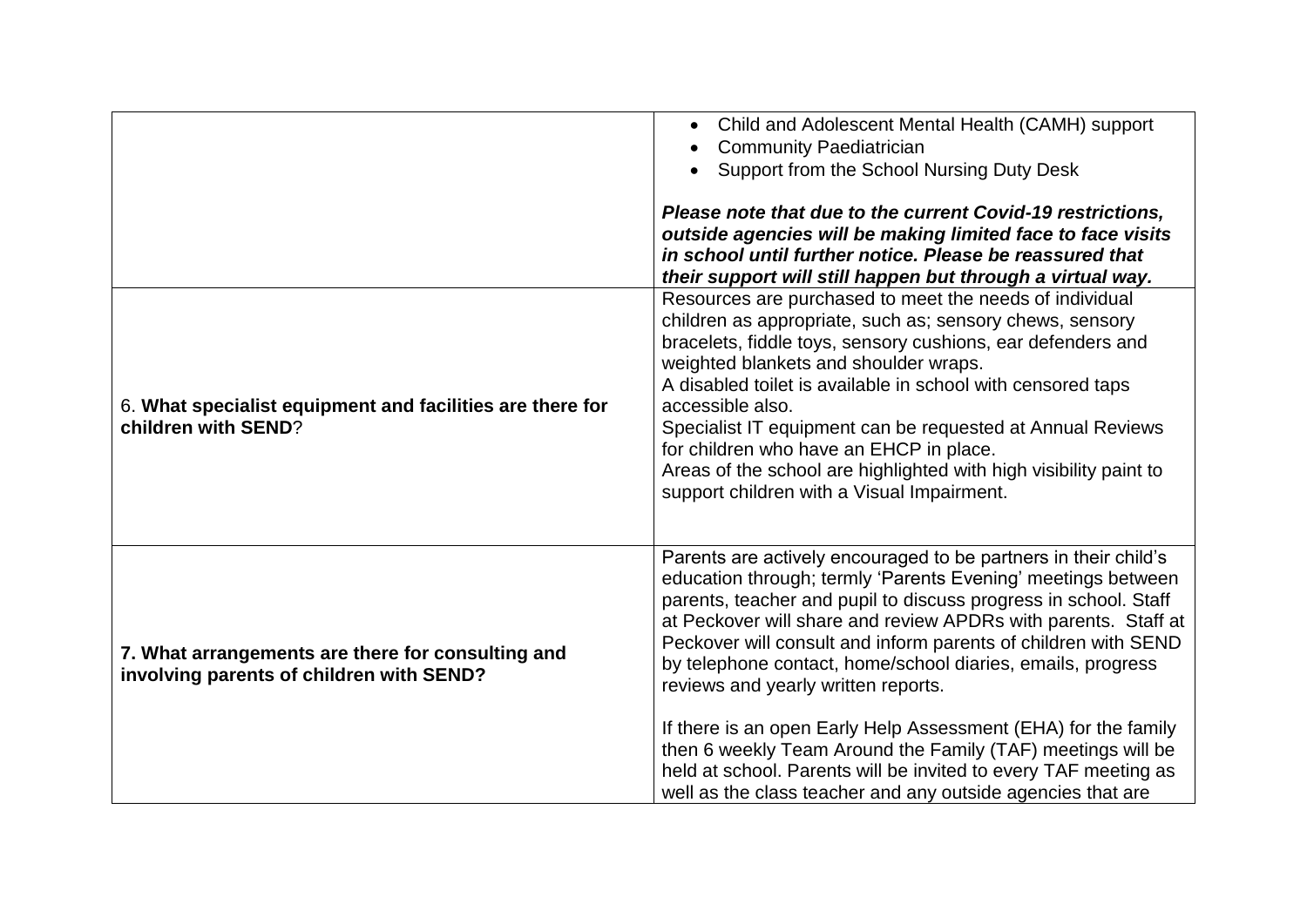|                                                           | involved with the child. The purpose of the TAF meetings are to    |
|-----------------------------------------------------------|--------------------------------------------------------------------|
|                                                           | discuss any worries and concerns about the pupil and               |
|                                                           | implement strategies that will enable the pupil to be successful.  |
|                                                           | These strategies are then reviewed at the next TAF meeting. If     |
|                                                           | there is a still a need for the EHA to be open then TAF            |
|                                                           | meetings will continue as appropriate. An EHA can be closed        |
|                                                           | by the school and parents when in agreement that the need of       |
|                                                           | the child has been met and small steps of progress are evident.    |
|                                                           | If there is not a need for an EHA to be opened but parents of      |
|                                                           | children with SEND have a concern, then we will arrange            |
|                                                           | regular review meetings with parents and the relevant staff        |
|                                                           | members to discuss progress and next steps for the pupil.          |
|                                                           | If a pupil has an EHCP then Annual reviews will take place with    |
|                                                           | the parents, class teacher and any relevant professionals from     |
|                                                           | Outside Agencies once a year to review the outcomes                |
|                                                           | highlighted in the plan and set new targets for the next 12        |
|                                                           | months.                                                            |
|                                                           |                                                                    |
|                                                           | If a pupil is on a Temporary Reduced Timetable (TRT) in            |
|                                                           | school then parents will be invited to weekly or fortnightly       |
|                                                           | review meetings to discuss how their child is progressing with     |
|                                                           | the aim at each review to increase the child's time in School.     |
|                                                           | Risk Management Plans (RMP) will also be reviewed at the           |
|                                                           | same time where relevant staff members will discuss the            |
|                                                           | progress that is being made and implement strategies and           |
|                                                           | provisions to help increase the child's time at school so it is    |
|                                                           | positive and successful.                                           |
| 8. What are the arrangements for consulting children with | All children, regardless of SEND, are aware of their next steps.   |
| SEND about, and involving them in, their education?       | Children who have additional needs have targets set by their       |
|                                                           | current class teacher. It is discussed with parents and the pupil, |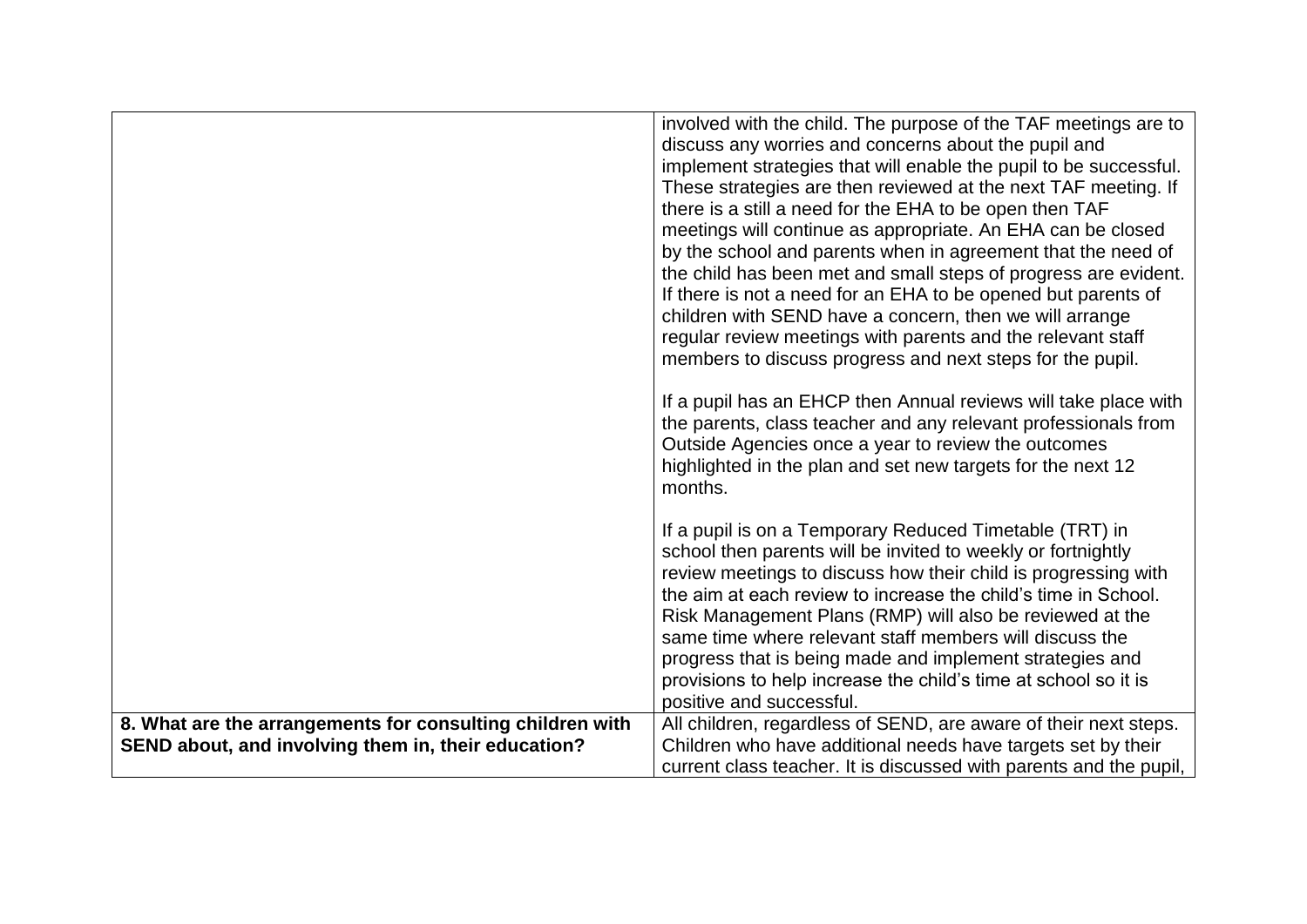|                                                                                                                                                                           | and worked upon both at home and with those members of<br>staff who are providing their additional support at school.                                                                                                                                                                                                                                                                                                                                                                                                                                         |
|---------------------------------------------------------------------------------------------------------------------------------------------------------------------------|---------------------------------------------------------------------------------------------------------------------------------------------------------------------------------------------------------------------------------------------------------------------------------------------------------------------------------------------------------------------------------------------------------------------------------------------------------------------------------------------------------------------------------------------------------------|
| 9. What are the arrangements for parents of children with<br>SEND who may wish to complain about the provision?                                                           | Parents who wish to complain are strongly encouraged to<br>initially speak to the SENDCo to voice their concerns around<br>the provisions or strategies implemented for their child. If the<br>issue cannot be resolved at this level or the complaint is<br>regarding the SENDCo, the parent should speak to the<br>Principal of the school or the Head of Governors. If the issue is<br>still not resolved, parents would be directed to the Academy's<br>complaints procedure. A link to this can be found on the school<br>website.                       |
| 10. How does the Academy involve health, social services,<br>LA Support Services, and others in meeting the needs of<br>children with SEND and supporting their families? | In order to meet the individual needs of a child, the school will<br>work with and seek advice from SEND Services (Educational<br>psychologist and Specialist Teacher), Speech and Language<br>Therapist or a health colleague to support the child's academic;<br>physical; and social and emotional progress. The school will<br>refer children for Outside Agency support if the considered<br>Special Educational Need and/or Disability is having a negative<br>impact on the pupils academic and/or emotional progress<br>despite school interventions. |
| 11. What are the contact details of support services for the<br>parents of children with SEND?                                                                            | Speech and Language Therapy, New Horsefair Clinic, 27<br>Augustine's Road, Wisbech, PE13 1AR<br>Tel: 01945 488030<br>ADHD Support Group: Queen Mary Centre, Wisbech Tel:<br>01354 750401<br>Family Support Worker: Nicola Bridge Via school 01945<br>584741<br>Pinpoint (Support group for ADHD): www.pinpoint-<br>cambs.org.uk 01480 877333<br>Cambridgeshire's Parent Partnership Service:<br>pps@cambridgeshire.gov.uk 01223 699214                                                                                                                        |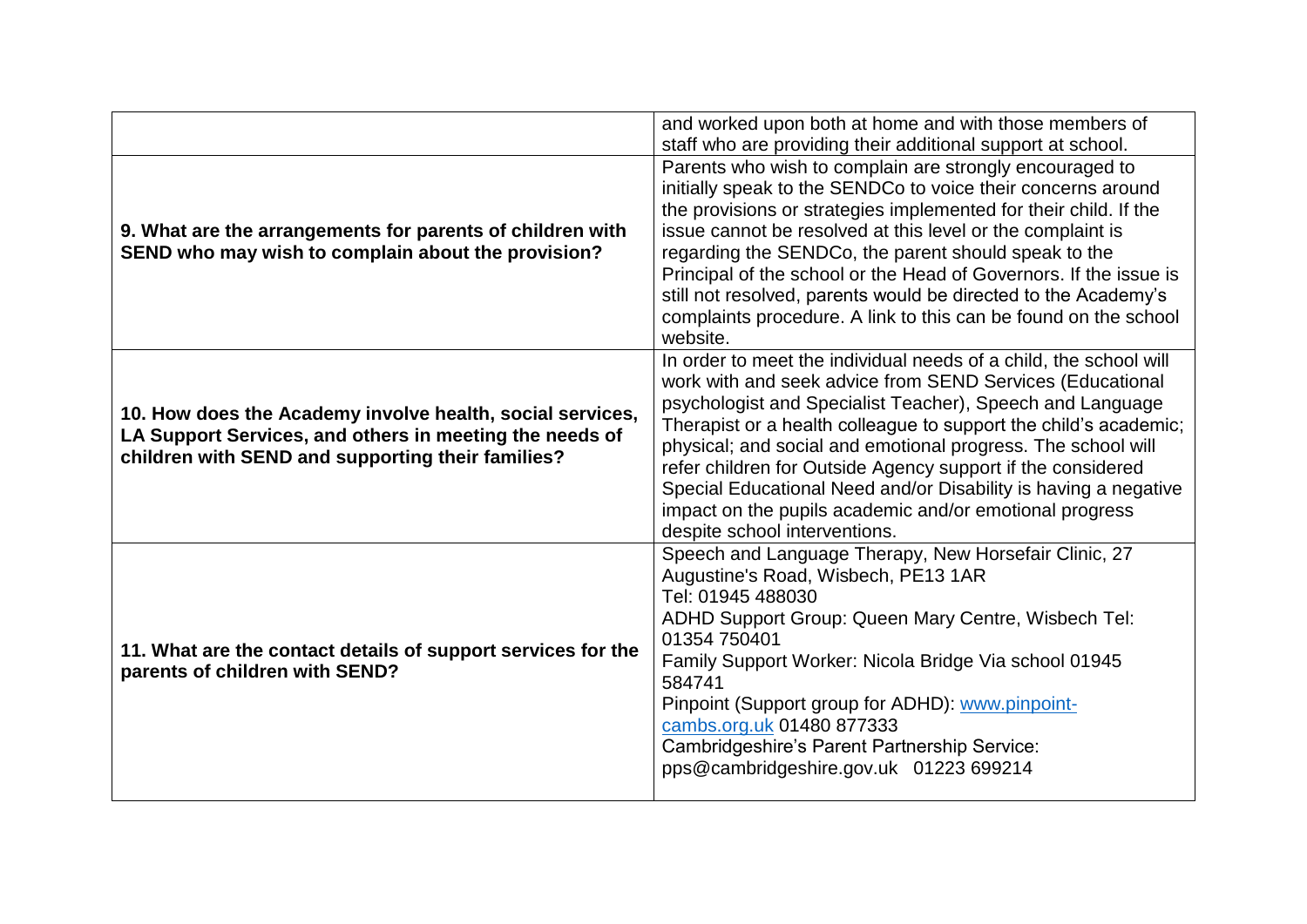|                                                                                                                             | If parents of children with SEND are concerned about                                                                                                                                                                                                                                                                                                                                                                                                                                                                                                                 |
|-----------------------------------------------------------------------------------------------------------------------------|----------------------------------------------------------------------------------------------------------------------------------------------------------------------------------------------------------------------------------------------------------------------------------------------------------------------------------------------------------------------------------------------------------------------------------------------------------------------------------------------------------------------------------------------------------------------|
|                                                                                                                             | transitions from year group to year group in school, we provide                                                                                                                                                                                                                                                                                                                                                                                                                                                                                                      |
|                                                                                                                             | the following support:                                                                                                                                                                                                                                                                                                                                                                                                                                                                                                                                               |
|                                                                                                                             | • Transition meetings with parents/carers can be<br>requested on how we can best meet the emotional and<br>cognitive needs of the child. Other relevant staff<br>members and/or professionals will be present at the<br>meeting also.<br>TAF meetings towards the end of the year with parents<br>and relevant staff members will have a focus on<br>transitions to new classes and how we will support the<br>individual child.                                                                                                                                     |
|                                                                                                                             |                                                                                                                                                                                                                                                                                                                                                                                                                                                                                                                                                                      |
|                                                                                                                             | Transitioning from Nursery to EYFS:                                                                                                                                                                                                                                                                                                                                                                                                                                                                                                                                  |
| 12. What are the school's arrangements for supporting<br>children with SEND in transferring between phases of<br>education? | SENDCo, Pastoral and Inclusion manager and the class<br>teacher will attend/hold transition meetings with the<br>Nursery.<br>SENDCo, Pastoral and Inclusion manager and the class<br>teacher will observe children with SEND in the Nursery<br>setting to ensure a smooth transition to our setting.<br>SENDCo, Pastoral and Inclusion manager and the class<br>teacher will arrange home visits with the parents to<br>observe the child in play and interactions in the home<br>and to have further discussions with the parents to<br>ensure a smooth transition. |
|                                                                                                                             | Transitioning from Primary to Secondary School:<br>Consultations/Meetings with teaching staff, support staff<br>and other professionals from Outside Agencies as to<br>how we can best support the academic, medical and<br>social needs of the child as they moves from our setting<br>to the next.                                                                                                                                                                                                                                                                 |